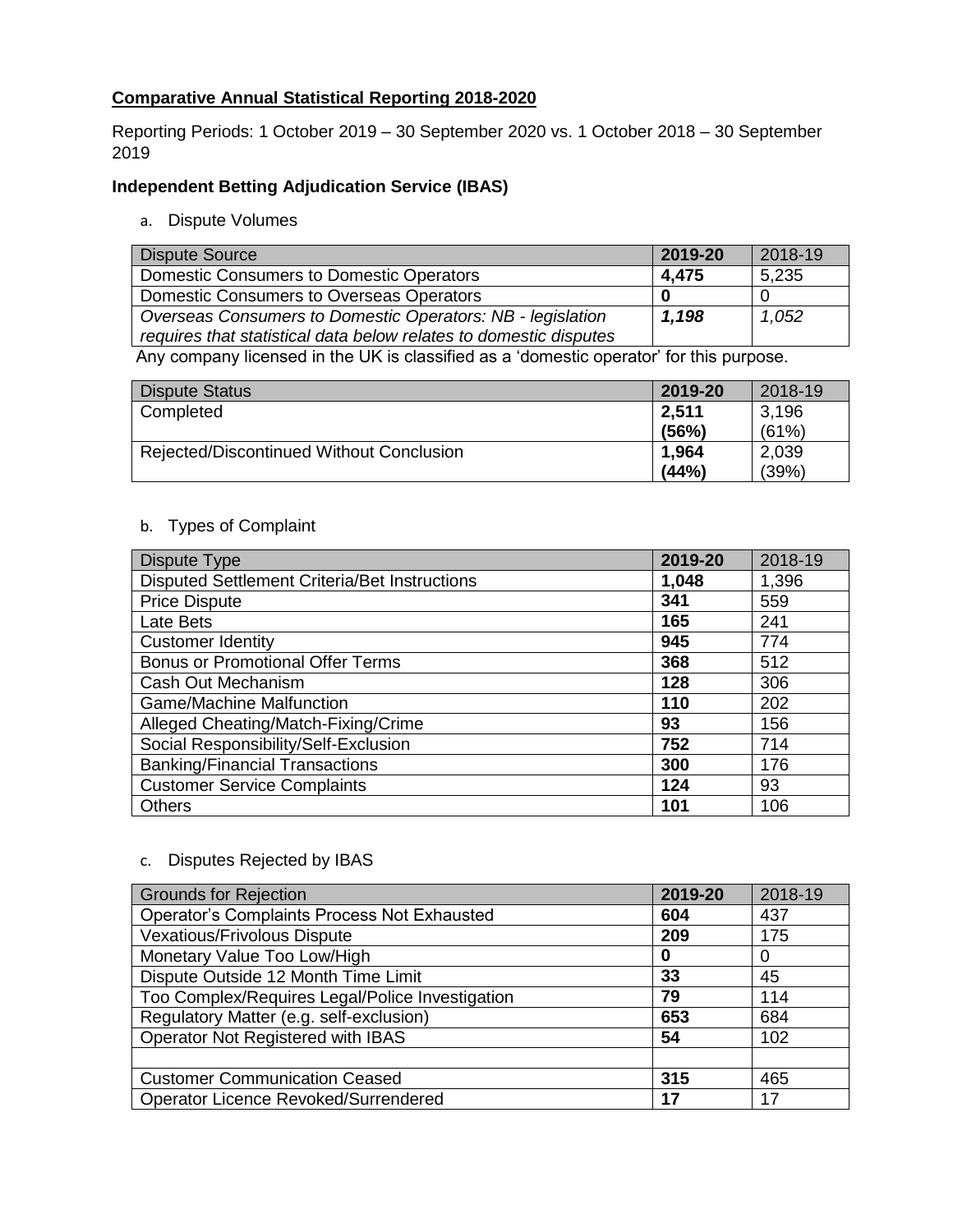### d. Dispute Process Discontinuation

| Grounds for Discontinuation (with or without conclusion) | 2019-20 | 2018-19 |
|----------------------------------------------------------|---------|---------|
| <b>Technical/Procedural Discontinuation</b>              |         |         |
| <b>Customer/Operator Communication Ceased</b>            | 315     | 465     |
| Operator Concession or Compromise Agreed                 | 853     | 1,058   |

### e. Average Dispute Completion Times

| Dispute Completion Time (days)*                       | 2019-20 | 2018-19 |
|-------------------------------------------------------|---------|---------|
| <b>Domestic Disputes</b>                              | 45 days | 51 days |
| Cross-Border Disputes (UK citizen to non-UK operator) | N/A     | N/A     |

\* In accordance with ADR legislation, this is recorded as the time taken from the point at which the dispute file was completed to the point of an adjudication being published. It does not include time taken to gather evidence from both disputing parties.

### f. Average Length of Time to Receive Complete Information from Gambling Businesses

| Average Length of Time to Receive Complete Information** | 2019-20 | 2018-19            |
|----------------------------------------------------------|---------|--------------------|
|                                                          | 29 days | <sup>27</sup> days |

\*\* This measures the number of days from when the first question or questions were asked of the gambling business in relation to a complaint we had received, to the time when the case file was deemed to be complete (and ready to be passed to our adjudication panel). As in previous years, we found that we received the information that we need within ten days for the majority of cases. Some businesses struggled to maintain usual customer service and complaint handling capacities during the early phases of the global Covid-19 pandemic, which resulted in a small minority of disputes being subject to significant delay. However, IBAS maintained a fully interactive service throughout with all staff working remotely for significant periods, resulting in a positively comparable response time despite a logistically difficult year.

### g. Rate of Compliance with ADR Decisions

| Compliance<br>0t<br>kate | 2019-20       | $\overline{4}$ $\overline{0}$<br>- הו<br>ت ا |
|--------------------------|---------------|----------------------------------------------|
|                          | .000<br>>YY70 | 00%                                          |

### h. Professional Cooperation With Other ADR Entities (None at Present)

There are no current cooperating arrangements in place with non-UK EU-based ADR entities

i. Dispute Outcome Statistics

| <b>Dispute Conclusions</b>                               | 2019-20 | 2018-19 |
|----------------------------------------------------------|---------|---------|
| <b>Consumer Complaint Not Upheld</b>                     | 1,350   | 1.776   |
| Consumer-Satisfactory Pre-Ruling Outcome, e.g. by agreed | 853     | 1,058   |
| settlement or operator concession                        |         |         |
| <b>Consumer Complaint Upheld</b>                         | 308     | 362     |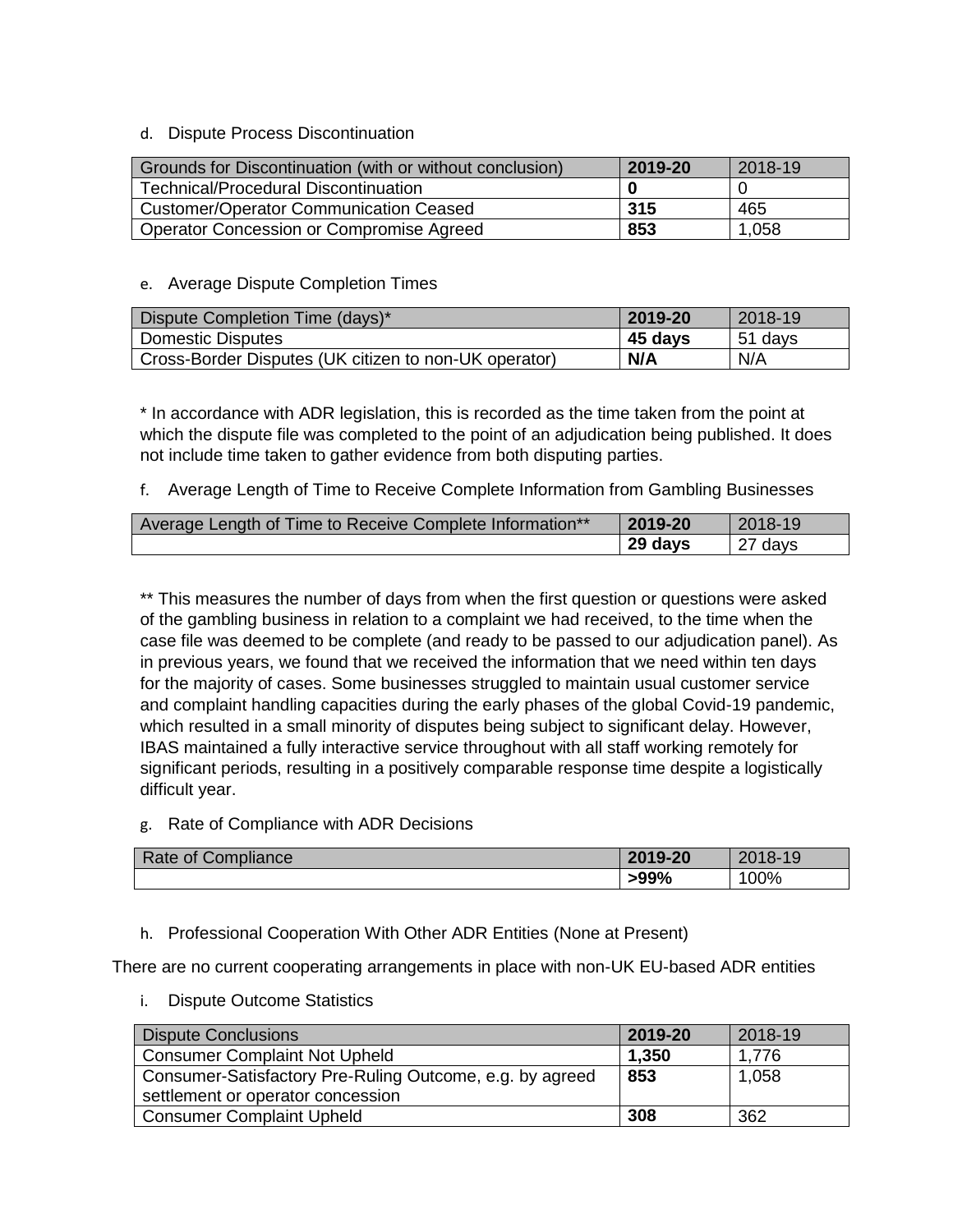### **Notes on Statistical Report**

### **2019-20 Trends**

#### Growth in Complaints Concerning Customer Identity – The Welcome Bonus Effect

The volume of complaints on this subject has risen steadily in recent years, but rose again in 2019-20. It seems to IBAS to represent a coming together of two key factors – a growth in the number of accounts being operated by third parties and increased efforts by businesses to tackle the issue.

Although we do not currently have the resources to conduct a full and thorough investigation, there are patterns of complaints observed by our Case Managers and Submissions Assessors which indicate IBAS is receiving ever more complaints from groups or syndicates which gather identity profiles of consumers in order to open accounts and obtain multiple 'welcome bonuses', from online casinos and betting websites.

Although we recognise that this type of offer is enjoyed by a large number of consumers, we remain of the view that it would be preferable for casinos and betting websites to offer different types of bonus schemes that reward player loyalty (without encouraging excessive gambling) or to compete using innovative games, products or betting markets instead of offering up front free credit on the back of minimal KYC information. If welcome bonus offers were prohibited we believe that there would be a significant reduction in the number of complaints and disputes.

Aside from dissuading the almost industrial opening of new accounts and the complaints that are generated from those accounts, it should also mean that fewer other customers were caught up in what can be an excessive and time-consuming ID checking process developed by businesses to identify those they believe are registering using falsified details or details which are not their own. An [article on our website](https://www.ibas-uk.com/media/view-from-the-panel-effective-consumer-protection/) touches on the apparent alternative to reduce belated ID checking – making consumers register or obtain some form of licence to gamble.

#### Delayed Withdrawals

Our submissions assessment team have noted that over half of the disputes which are discontinued by the consumer before the formal ADR process begins, involve situations where a gambling business has delayed payment of funds while identity or other checks are completed.

This indicates that:

- delays to withdrawals remain an understandable issue of concern to consumers
- consumers believe that conducting identity checks only when a withdrawal is requested is unreasonable
- a meaningful number of gambling businesses believe that they are entitled to be making these checks, despite Gambling Commission requirements to avoid delaying checks that could have been conducted at an earlier stage
- typically these issues are resolved before the formal ADR process begins
- a significant number of consumers appear unaware that complaints about gambling businesses need to exhaust the business's internal complaints process before proceeding to ADR

### Efforts to Promote Deadlock References

We have found that the introduction of 'deadlock' letters/emails by certain gambling businesses – communications explaining when the internal complaints process of a business has been exhausted – have been largely effective where introduced.